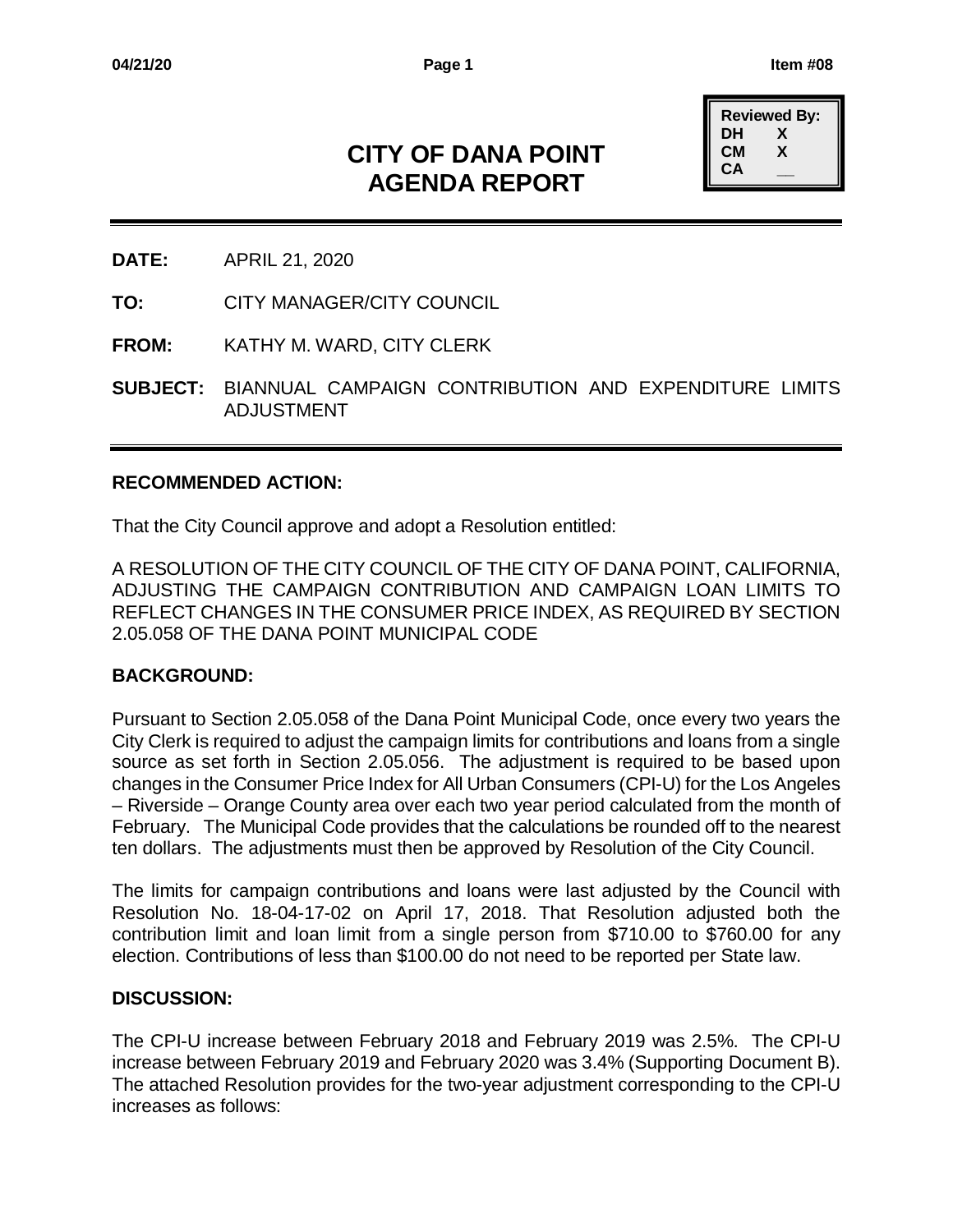| Limits                           | Current<br>Limit | 2018-2019<br><b>Increase</b><br>2.508% | 2019-2020<br><b>Increase</b><br>3.356% | <b>NEW</b><br><b>LIMITS</b><br>(Rounded) |
|----------------------------------|------------------|----------------------------------------|----------------------------------------|------------------------------------------|
| Single Source Contribution Limit | \$760            | \$779.06                               | \$805.21                               | \$810.00                                 |
| Single Source Loan Limit         | \$760            | \$779.06                               | \$805.21                               | \$810.00                                 |

- (a) The single source contribution limit is increased from \$760.00 to \$810.00.
- (b) The single source loan limit is increased from \$760.00 to \$810.00.

Contributions of less than \$100 need not be reported in accordance with the Municipal Code and State law.

## **NOTIFICATION/FOLLOWUP:**

Candidates for the local City Council race will receive notice of the campaign limits with their candidacy papers.

The Resolution adjusting the limits will be posted on the City website.

## **FISCAL IMPACT:**

None.

## **ALTERNATIVE ACTIONS**

None.

| <b>ACTION DOCUMENTS:</b>     | Page # |
|------------------------------|--------|
|                              |        |
| <b>SUPPORTING DOCUMENTS:</b> |        |
|                              |        |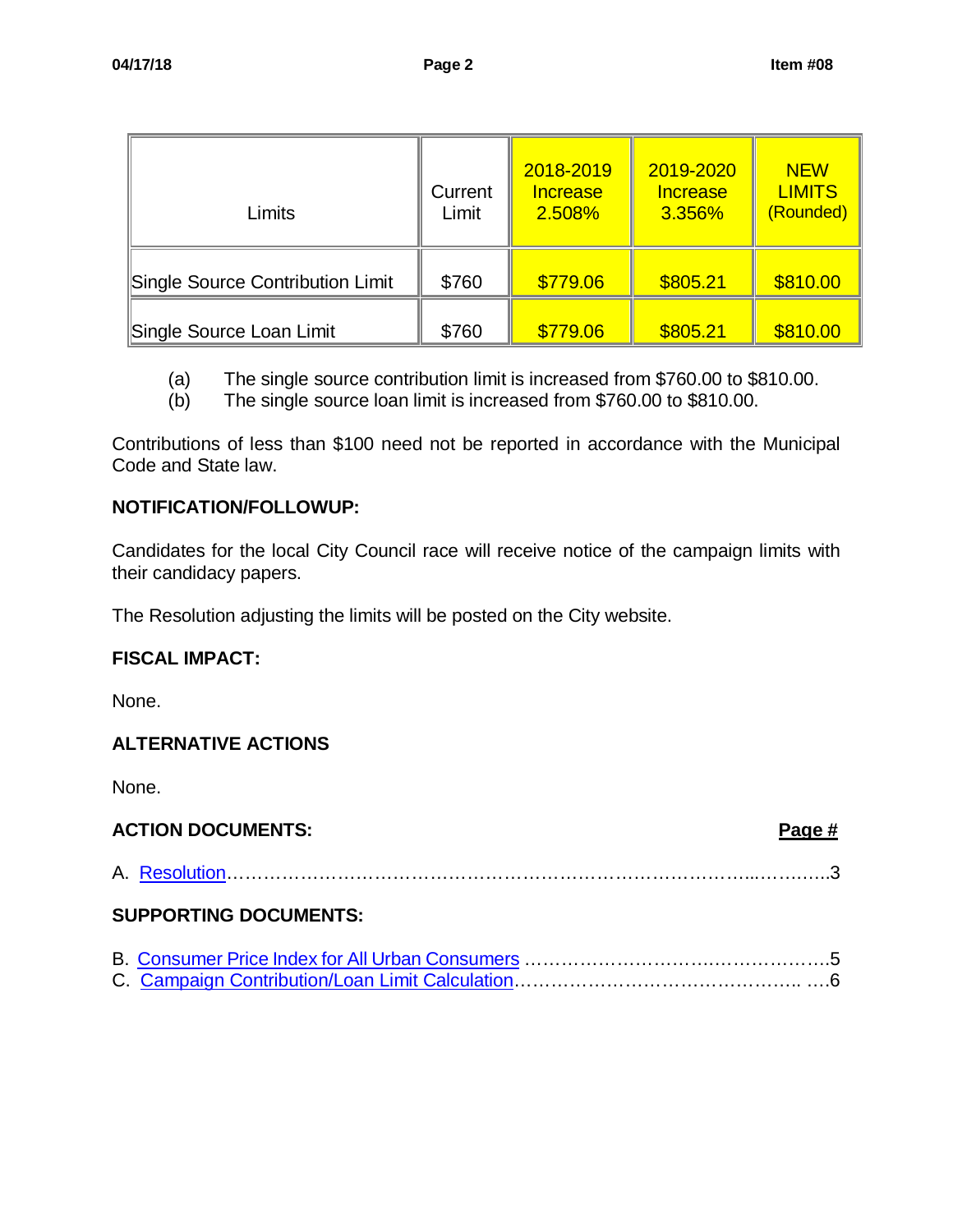## <span id="page-2-0"></span>**ACTION DOCUMENT A**

### **RESOLUTION NO. 20-04-21-XX**

**A RESOLUTION OF THE CITY COUNCIL OF THE CITY OF DANA POINT, CALIFORNIA, ADJUSTING THE CAMPAIGN CONTRIBUTION AND CAMPAIGN LOAN LIMITS TO REFLECT CHANGES IN THE CONSUMER PRICE INDEX, AS REQUIRED BY SECTION 2.05.058 OF THE DANA POINT MUNICIPAL CODE**

WHEREAS, the U.S. District Court for the Eastern District of California has permanently enjoined the Fair Political Practices Commission from enforcing Proposition 208, the 1996 California Political Reform Act;

WHEREAS, on November 7, 2000, the voters approved Proposition 34 which took effect on January 1, 2001 and repealed the majority of Proposition 208 dealing with limits on contributions applicable to local elections along with the statutory authority to adopt local voluntary expenditure limits;

WHEREAS, the City of Dana Point adopted campaign finance regulations codified in Chapter 2.05 of the Municipal Code of the City of Dana Point, California (the "Code") independent of Proposition 34 and may be enforced; and

WHEREAS, Section 2.05.058 of the Code states that the campaign contribution limit and the campaign loan limit shall be adjusted every two years by the City Clerk to reflect changes in the Consumer Price Index for All Urban Consumers (CPI-U) in the selected local area of Los Angeles - Anaheim - Riverside, California, through February in each of the previous two years with such adjustments to be adopted by resolution of the City Council; and

WHEREAS, in January 1998, the Federal Bureau of Labor Statistics changed the name of the selected local area of Los Angeles - Anaheim - Riverside, California, to Los Angeles - Riverside - Orange County, California; and

WHEREAS, the Federal Bureau of Labor Statistics has advised that the percentage change in the Consumer Price Index for the period from February 2018 through February 2019, for the selected local area of Los Angeles – Riverside – Orange County, California, was 2.5%; and

WHEREAS, the Federal Bureau of Labor Statistics has advised that the percentage change in the Consumer Price Index for the period from February 2019 through February 2020, for the Los Angeles - Riverside - Orange County, California area was 3.4%.

NOW, THEREFORE, BE IT RESOLVED, that the City Council of the City of Dana Point hereby resolves as follows: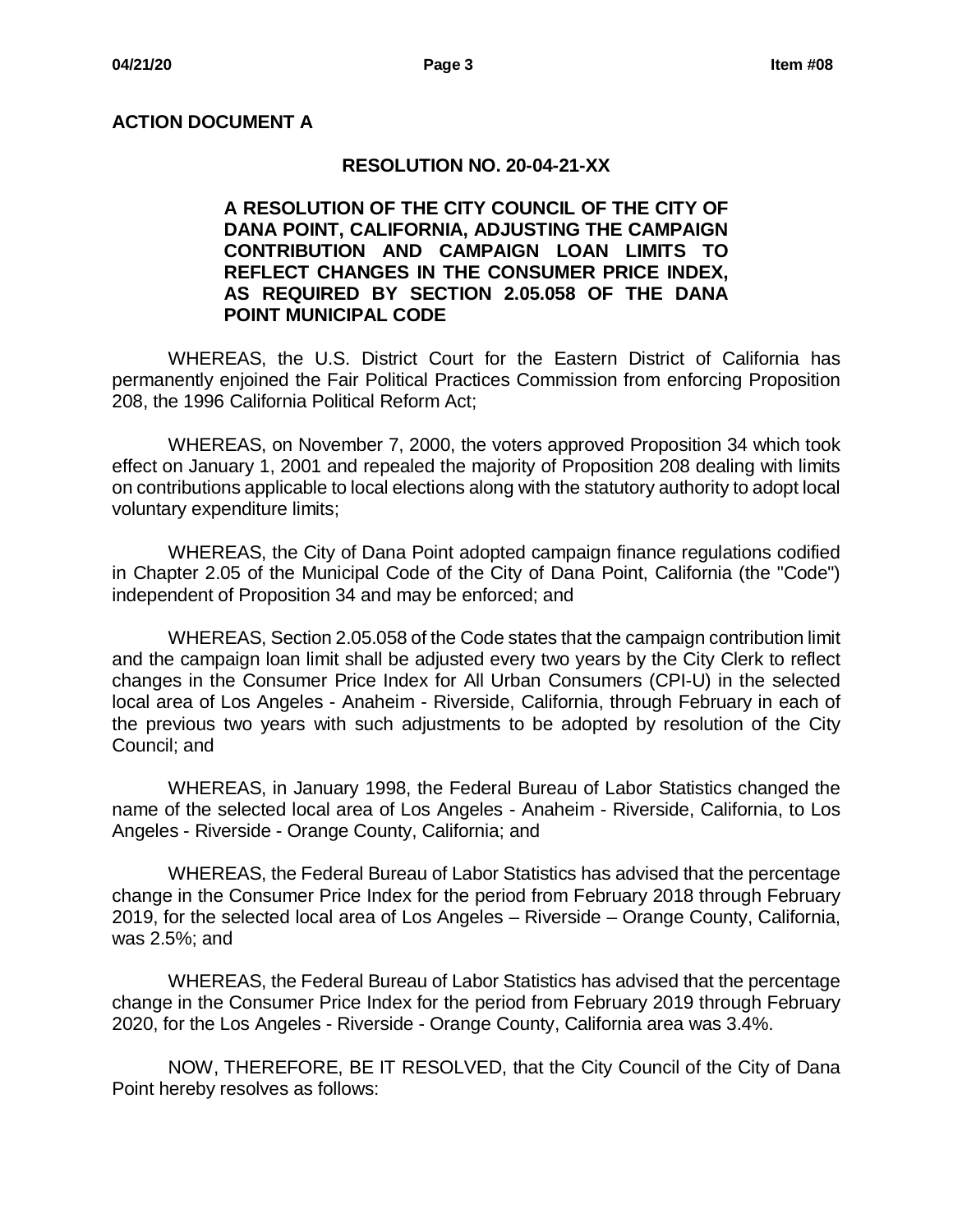SECTION 1. As of April 21, 2020 the dollar amounts set forth in Chapter 2.05, entitled "ELECTIONS," of the Code shall be adjusted as follows:

- A. The dollar amount set forth in Section 2.05.056 (a) pertaining to contributions shall be adjusted to EIGHT HUNDRED TEN DOLLARS (\$810.00);
- B. The dollar amount set forth in Section 2.05.056 (b) pertaining to loans shall be adjusted to EIGHT HUNDRED TEN DOLLARS (\$810.00).
- C. The dollar amount set forth in Section 2.05.056 (c) pertaining to single source anonymous contributions shall remain at \$100.00 in accordance with the Code and State law;

**SECTION 2.** The City Clerk shall certify to the adoption of this Resolution and enter it into the book of original Resolutions.

**PASSED, APPROVED and ADOPTED** this 21<sup>st</sup> day of April, 2020.

\_\_\_\_\_\_\_\_\_\_\_\_\_\_\_\_\_\_\_\_\_\_\_\_\_\_\_\_\_\_\_\_\_\_\_ RICHARD A. VICZOREK, MAYOR

ATTEST:

\_\_\_\_\_\_\_\_\_\_\_\_\_\_\_\_\_\_\_\_\_\_\_\_\_\_\_\_\_\_ KATHY M. WARD, CITY CLERK

STATE OF CALIFORNIA ) COUNTY OF ORANGE ) ss CITY OF DANA POINT )

I, Kathy M. Ward, City Clerk of the City of Dana Point, California, DO HEREBY CERTIFY that the foregoing is a true and correct copy of Resolution No. 20-04-21-XX adopted by the City Council of the City of Dana Point, California, at a regular meeting thereof held on the 21<sup>st</sup> of April, 2020, by the following vote:

> AYES: NOES: ABSENT:

(SEAL)

\_\_\_\_\_\_\_\_\_\_\_\_\_\_\_\_\_\_\_\_\_\_\_\_\_\_\_\_\_\_\_\_\_\_\_\_\_ KATHY M. WARD, CITY CLERK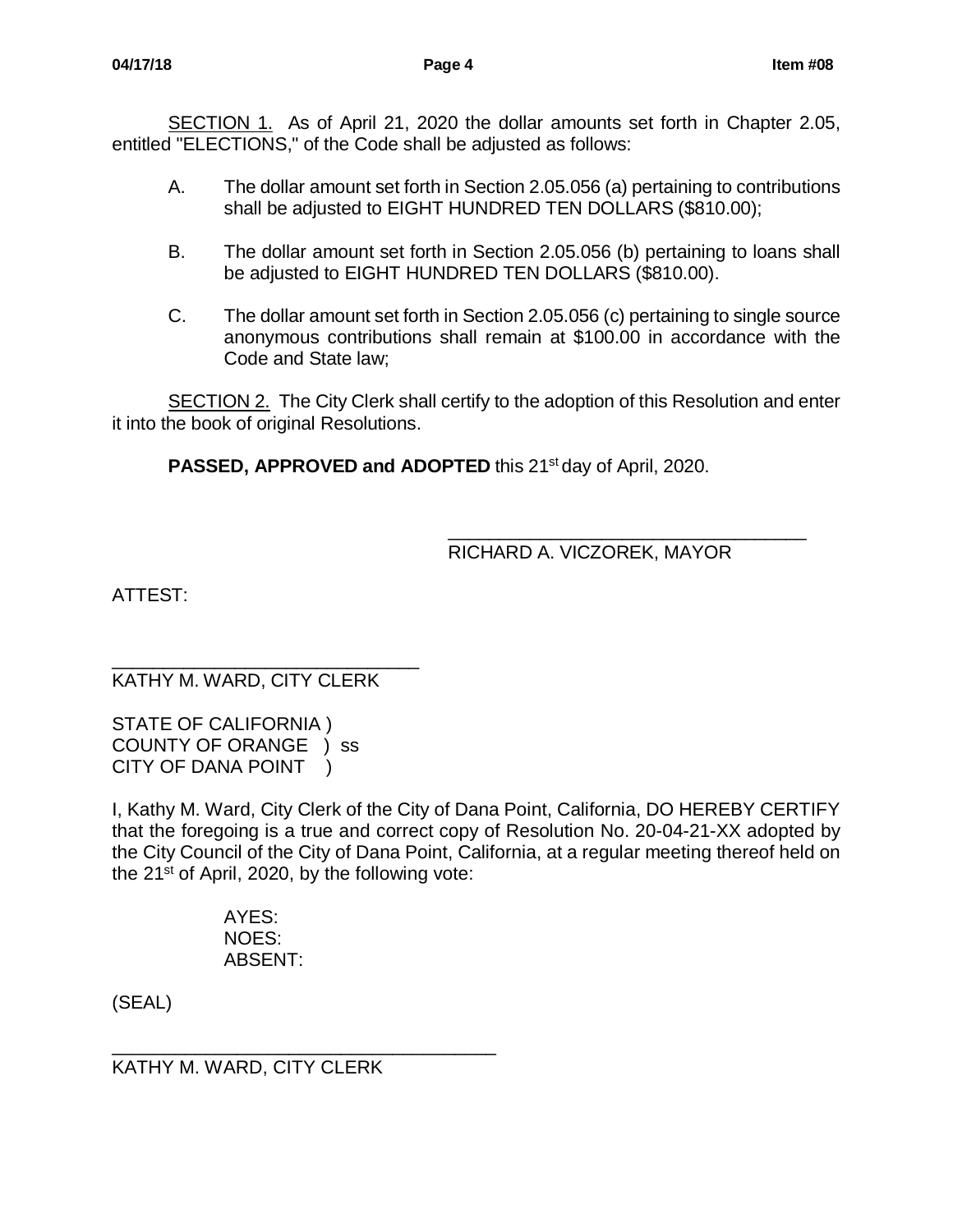### <span id="page-4-0"></span>**SUPPORTING DOCUMENT B**



## Databases, Tables & Calculators by Subject

**Change Output Options:** 

2010  $\blacktriangledown$ To: 2020 ▼ From:  $\Box$  include graphs  $\Box$  include annual averages

Data extracted on: April 9, 2020 (2:13:20 PM)

#### CPI for All Urban Consumers (CPI-U)

Series Id: CUURS49ASA0 Not Seasonally Adjusted Series Title: All items in Los Angeles-Long Beach-Anaheim, CA, all urban consumers, not seasonally adjusted Area: Los Angeles-Long Beach-Anaheim, CA Item: All items Base Period: 1982-84=100

#### Download: X XISX

| Year | Jan             | <b>Feb</b> | Mar     | Apr               | May                           | Jun     | Jul     | Aug                                                                             | Sep.    | <b>Oct</b> | <b>Nov</b>                  | Dec.    | Annual            | <b>HALF1</b>    | HALF <sub>2</sub> |
|------|-----------------|------------|---------|-------------------|-------------------------------|---------|---------|---------------------------------------------------------------------------------|---------|------------|-----------------------------|---------|-------------------|-----------------|-------------------|
| 2010 | 224,610         | 224,620    | 225.483 | 225.916           | 226.438                       | 225,877 | 225.991 | 226.373                                                                         | 226,048 | 226.794    | 225.941                     | 226.639 | 225.894           | 225.491         | 226.298           |
| 2011 | 228.652         | 229,729    | 232.241 | 233.319           | 233.367                       | 232.328 | 231.303 | 231.833 233.022                                                                 |         |            | 233.049 232.731             | 231.567 | 231.928           | 231.606         | 232.251           |
| 2012 | 233,441         | 234.537    |         |                   | 236.941   236.866   237.032   | 236.025 |         | 235.776   237.222   238.104   240.111   237.675                                 |         |            |                             | 236.042 | 236,648           | 235,807         | 237,488           |
| 2013 | 238.015         | 239,753    |         | 239.995 239.043   |                               |         |         | 239.346   239.223   238.920   239.219   239.611   239.940   238.677             |         |            |                             | 238.742 | 239,207           | 239.229         | 239.185           |
| 2014 | 239.857         | 241.059    | 242.491 |                   | $242.437$   243.362   243.528 |         |         | 243.727   243.556   243.623   243.341   241.753                                 |         |            |                             |         | 240.475   242.434 | 242.122         | 242.746           |
| 2015 | 239.724         | 241.297    | 243.738 |                   | $243.569$   246.093           |         |         | 245.459 247.066 246.328 245.431 245.812 245.711                                 |         |            |                             | 245.357 | 244.632           |                 | 243.313 245.951   |
| 2016 | 247.155         | 247.113    |         |                   |                               |         |         | 247.873 248.368 249.554 249.789 249.784 249.700 250.145 251.098 250.185         |         |            |                             | 250.189 | 249,246           | 248.309         | 250.184           |
| 2017 | 252.373         | 253.815    |         | 254.525   254.971 | 255,674                       | 255,275 |         | 256.023 256.739                                                                 |         |            | 257.890   258.883   259.135 | 259,220 | 256,210           | 254.439         | 257.982           |
| 2018 | 261.235         | 263.012    |         | 264.158 265.095   | $266.148$   265.522           |         |         | 266.007   266.665   268.032                                                     |         |            | 269.482   268.560           | 267.631 | 265,962           | 264.195         | 267.730           |
| 2019 | 269.468         |            |         |                   |                               |         |         | 269.608 271.311 273.945 274.479 274.380 274.682 274.579 276.054 278.075 277.239 |         |            |                             |         | 275.553 274.114   | 272.199 276.030 |                   |
| 2020 | 277,755 278,657 |            |         |                   |                               |         |         |                                                                                 |         |            |                             |         |                   |                 |                   |

#### 12-Month Percent Change

CUURS49ASA0 Series Id: Not Seasonally Adjusted Series Title: All items in Los Angeles-Long Beach-Anaheim, CA, all urban consumers, not seasonally adjusted Los Angeles-Long Beach-Anaheim, CA Area: Item: All items Base Period: 1982-84=100

#### Download: E. xisx

| Year | Jan    | <b>Feb</b> | Mar | Apr | May | Jun  | Jul | Aug | Sep | Oct    | Nov | <b>Dec</b> | Annual | <b>HALF1</b> | <b>HALF2</b> |
|------|--------|------------|-----|-----|-----|------|-----|-----|-----|--------|-----|------------|--------|--------------|--------------|
| 2010 | 1.8    | 1.4        | 1.9 | 1.9 | 1.8 | 0.9  | 0.9 | 0.8 | 0.4 | 0.7    | 0.7 | 1.3        | 1.2    | 1.6          | 0.8          |
| 2011 | 1.8    | 2.3        | 3.0 | 3.3 | 3.1 | 2.9  | 2.4 | 2.4 | 3.1 | 2.8    | 3.0 | 2.2        | 2.7    | 2.7          | 2.6          |
| 2012 | 2.1    | 2.1        | 2.0 | 1.5 | 1.6 | 1.6  | 1.9 | 2.3 | 2.2 | 3.0    | 2.1 | 1.9        | 2.0    | 1.8          | 2.3          |
| 2013 | 2.0    | 2.2        | 1.3 | 0.9 | 1.0 | 4.4' | 1.3 | 0.8 | 0.6 | $-0.1$ | 0.4 | 1.1        | 1.1    | 1.5          | 0.7          |
| 2014 | 0.8    | 0.5        | 1.0 | 1.4 | 1.7 | 1.8  | 2.0 | 1.8 | 1.7 | 1.4    | 1.3 | 0.7        | 1.3    | 1.2          | 1.5          |
| 2015 | $-0.1$ | 0.1        | 0.5 | 0.5 | 1.1 | 0.8  | 1.4 | 1.1 | 0.7 | 1.0    | 1.6 | 2.0        | 0.9    | 0.5          | 1.3          |
| 2016 | 3.1    | 2.4        | 1.7 | 2.0 | 1.4 | 1.8  | 1.1 | 1.4 | 1.9 | 2.2    | 1.8 | 2.0        | 1.9    | 2.1          | 1.7          |
| 2017 | 2.1    | 2.7        | 2.7 | 2.7 | 2.5 | 2.2  | 2.5 | 2.8 | 3.1 | 3.1    | 3.6 | 3.6        | 2.8    | 2.5          | 3.1          |
| 2018 | 3.5    | 3.6        | 3.8 | 4.0 | 4.1 | 4.0  | 3.9 | 3.9 | 3.9 | 4.1    | 3.6 | 3.2        | 3.8    | 3.8          | 3.8          |
| 2019 | 3.2    | 2.5        | 2.7 | 3.3 | 3.1 | 3.3  | 3.3 | 3.0 | 3.0 | 3.2    | 3.2 | 3.0        | 3.1    | 3.0          | 3.1          |
| 2020 | 3.1    | 3.4        |     |     |     |      |     |     |     |        |     |            |        |              |              |